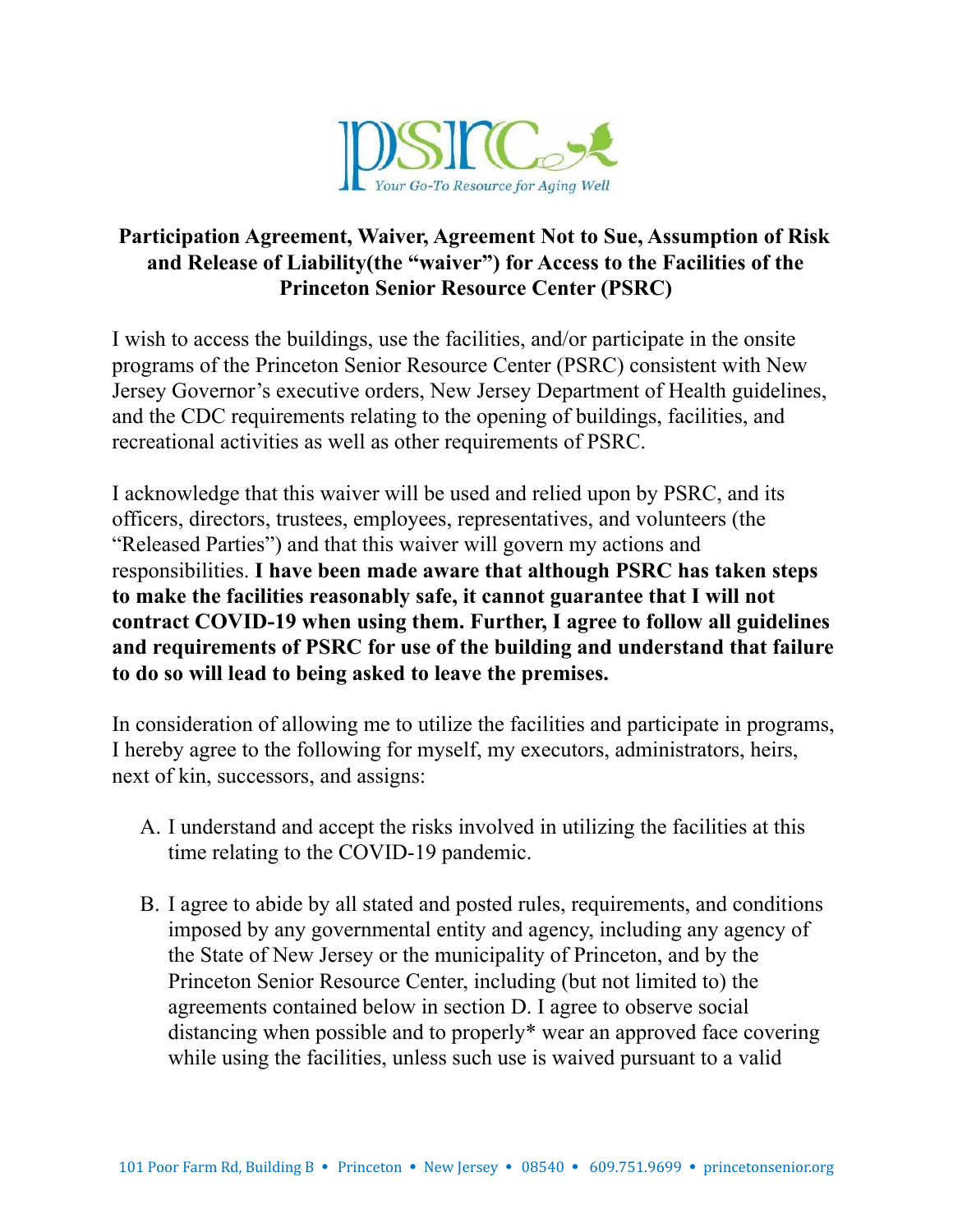medical waiver or I have confirmed my vaccine status as fully vaccinated (at least 2 weeks following final shot).

- C. I waive, release, and discharge the Released Parties (as defined above) from any and all liability for my illness, death, disability, personal injury, property damage, medical bills, Medicare and/or Medicaid liens, liens of any insurance company of any kind including liens for medical bills paid due to my contracting COVID-19 and actions of any kind which may hereafter accrue to me in regard to COVID-19 as the result of my use of the facilities or participation in the programs, and **I agree not to bring or maintain any lawsuit against the Released Parties resulting from contracting the coronavirus (COVID-19) illness.**
- D. I agree that I will not access or use the facilities, nor participate in on site programs now or in the future if I:
	- 1. Have been diagnosed (tested positive) with COVID-19 until such time as I am medically cleared to be in contact with others;
	- 2. Have a fever or other symptoms of COVID-19 or a test pending for COVID-19;
	- 3. Am under quarantine directed by a health care provider due to COVID-19 concerns; or
	- 4. Have had contact with someone diagnosed with COVID-19 within the past 14 days until I am medically cleared to be in contact with others.

This Waiver shall be construed as broadly as permitted to provide a release and waiver to the maximum extent permissible under the applicable law.

## **I hereby certify that I have read this document and I understand its content.**

| Signature: | Print Name: |  |
|------------|-------------|--|
| Address:   | Date:       |  |
| Email:     | Phone $#$ : |  |